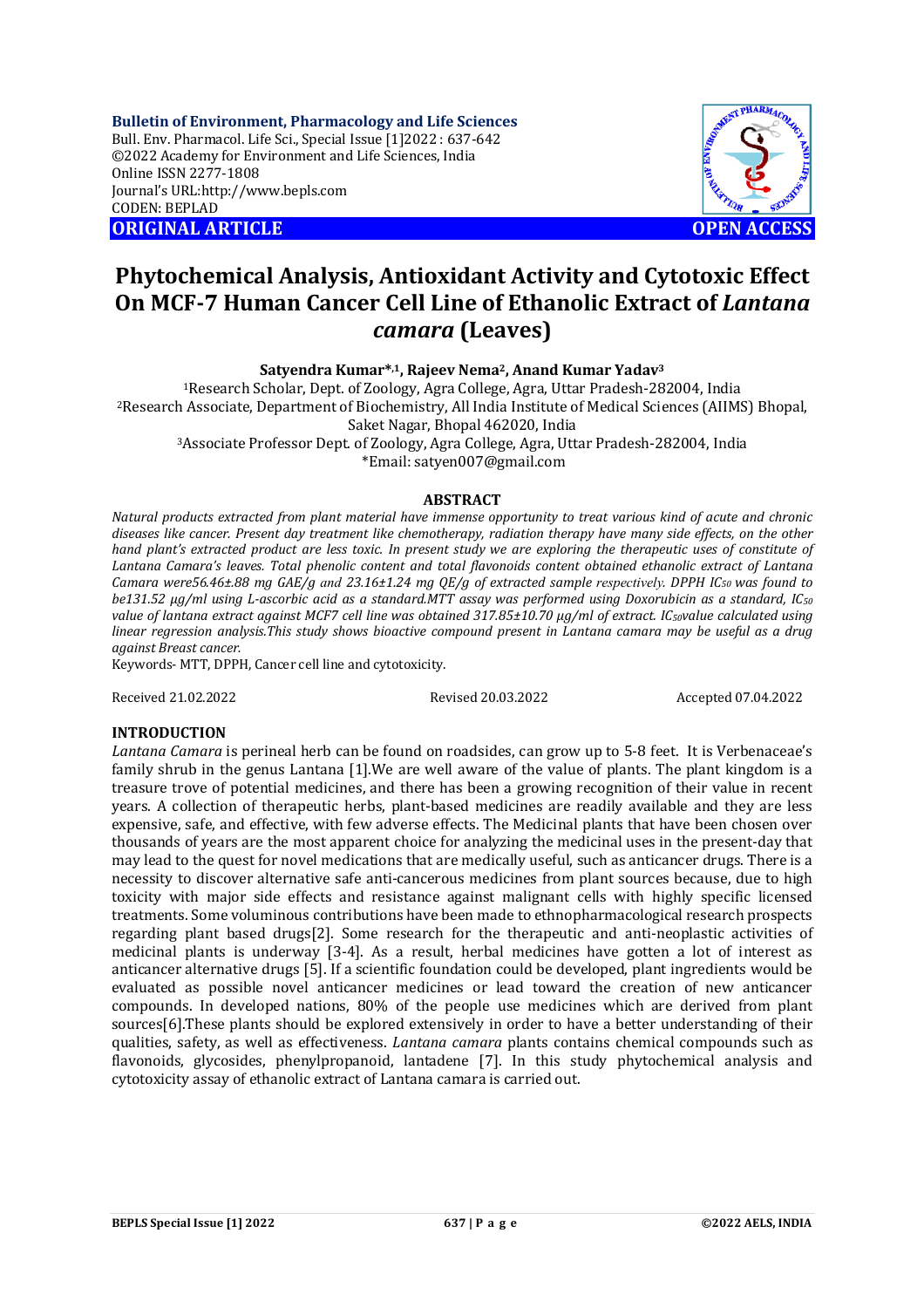# **MATERIAL AND METHODS**

## **Collection of plant material**

Fresh leaves of *Lantana camara* were collected from the Sanjivini ayurvedic nursery, Bhopal (M.P.).Plant's leaves were subjected to the shade dried, dried leaves crushed well with pestle and mortor, crushed leaves was stored in airtight glass container for further use.

## **Preparation of plant extract**

Crushed leaves were subjected to the extraction in Soxhlet apparatus. 30gm of crushed leaves are packed in thimble tube and 300 ml of ethanol pour in the bottom flask. Extraction procedure should be continue till the siphon tube of Soxhlet become colorless, the extraction procedure took 18 hrs. Pour ethanol from bottom flask to a beaker and keep the beaker in hot water bath at 40°C till the all ethanol get evaporated and dried crude extract was found [8].

## **Qualitative Phytochemical Analysis**

Extract was subjected to the following test for the presence of phytochemicals [9,10]

## **Test for protein**

## **Millon'stest**

2ml of Millon's reagent mixed with crude extract, on heating red colored appeared, which confirmed the protein presence in the crude sample.

## **Ninhydrin test**

2ml of 0.2% solution of Ninhydrin pour in crude extract, mix well and upon boiling violet color appeared which confirmed the presence of amino acids and protein.

## **Test for carbohydrates**

## **Fehling's test**

1 ml of each Fehling A and Fehling B reagents we remixed together in crude extract and upon heating brick red precipitate observed confirmed the presence of reducing sugars.

## **Benedict's test**

2ml of Benedict's reagent add in crude extract upon boiling a red brown color confirmed the presence of carbohydrate.

## **Test for glycosides**

In the test tube Crude extract was taken to this add 2ml of chloroform and mixed well. To this solution add 2ml of conc. H2SO<sup>4</sup> was added carefully and shaken. Ared dish-brown color indicated the presence of the glycoside.

## **Test for phenols and tannins**

Add distilled water in Crude extract and warmed to this add 2ml of 2% solution of FeCl3. A formation of blue-green color confirmed the presence of phenols and tannins.

## **Test for steroid**

2ml of chloroform added in crude extract, then 2ml conc. H<sub>2</sub>SO<sub>4</sub> was poured along the side of test tube red colored confirmed the presence of steroids.

## **Test for alkaloids**

2ml of 1% HCl added in crude sample heated then add Mayer's and Wagner's reagents. Turbidity indicates the presence of alkaloids.

## **Test for saponins**

In a test tube 5ml of distilled water add in crude extract and mixed well. It was shaken vigorously; formation of stable foam indicated the presence of saponins.

## **Test for flavonoids**

## **Alkaline reagent test**

On addition of 2ml of 2% solution of NaOH in crude extract sample. Deep yellow color was appeared, to this on addition of few drops of diluted acid solution will be colorless, this confirmed the presence of flavonoids.

## **Shinoda test**

fragments of magnesium ribbon mixed with crude extract sample and to this conc. HCl was added drop wise. After few minutes pink color will appeared which indicated the presence of flavonoids.

## **Quantitative phytochemical analysis**

## **Total phenolic content**

Total phenolic content in crude extract was estimated with the folin- ciocalteu (FC) method. 5 ml of 10% FC reagent and 4 ml of 2% sodium carbonate solutions added to 1 ml (1mg/ml) crude extract incubated for 15 min at 45oC. Taken obserbance at 765nm. Gallic acid used as standard in 1mg/ml concentration. Result was calculated using calibrated plot and expressed as gallic acid equivalent (mgGAE/g of extracted sample) [11].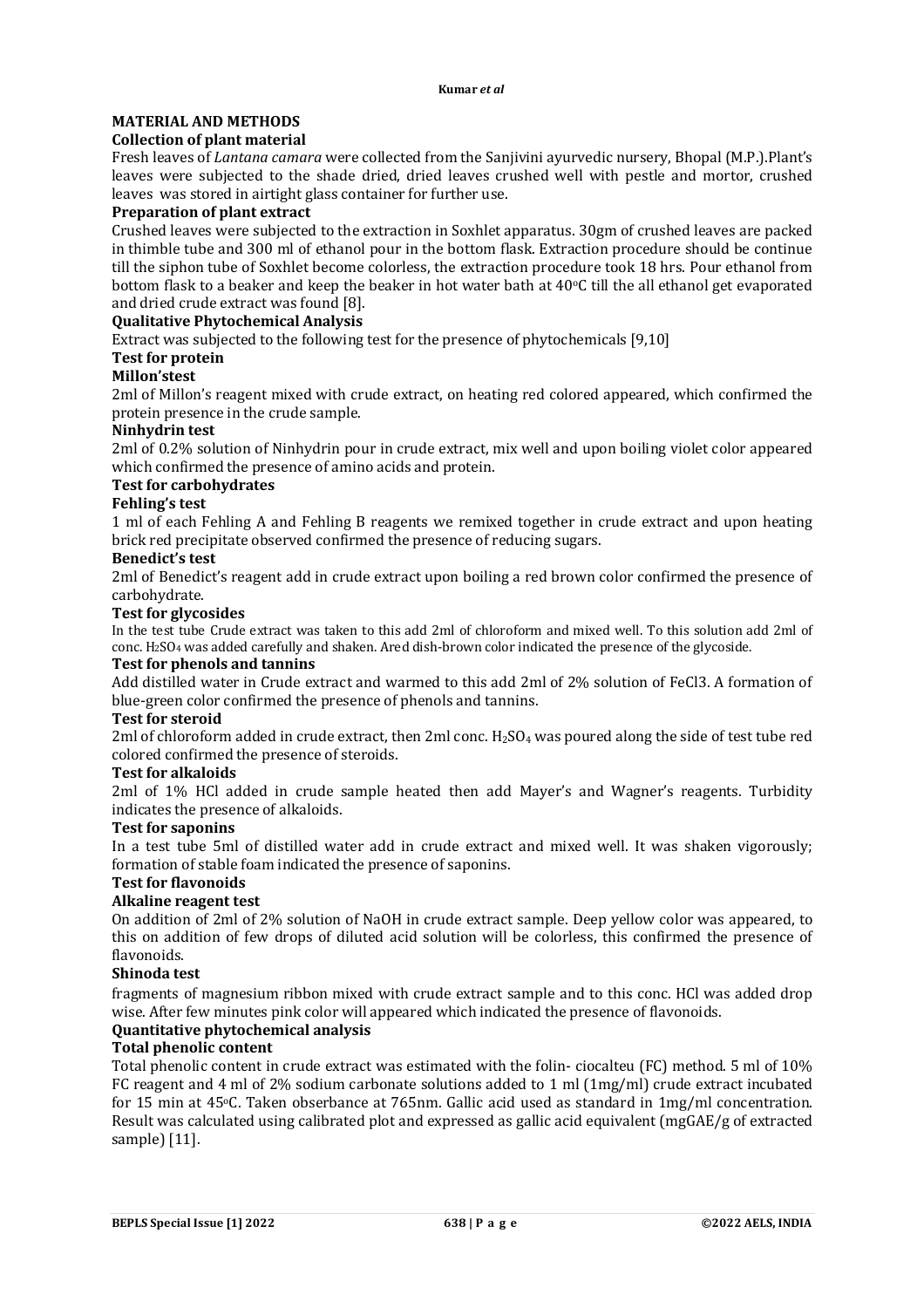## **Total flavonoid content**

Total flavonoid content in crude was determined by using the aluminum chloride colorimetric method. 1 ml cure extract(1mg/ml) prepared and add 3ml of methanol, 0.2ml of 10% aluminum chloride, 0.2ml of 1M potassium acetate, and 5.6ml of distilled water and remain at room temperature for 30 minutes. Taken obserbance at 420nm. Quercetin used as standard in 1mg/ml concentration. Result was calculated using calibrated plot and expressed as gallic acid equivalent (mgQE/g of extracted sample) [11].

## **Antioxidant activity**

## **Determination of free radical-scavenging activity using DPPH**

3 ml of 0.1mM of DPPH (2,2 – Diphenyl 1- PicrylHydrazyl) solution added to 1ml of various concentration  $(12.5\mu g/ml, 25\mu g/ml, 50 \mu g/ml, 100 \mu g/ml, 200 \mu g/ml, 400 \mu g/ml)$  of extract sample and standard sample. L-Ascorbic acid used as standard. Incubate for 30 min at 37°c. absorbance was taken at 517nm.Percentage pf scavenging calculated using following equation [12]

% of DPPH free radical scavenging activity =  $[(A0-A1)/A0]$  \*100

where A0 is the absorbance of the control (3ml of DPPH solution) and A1 is the absorbance of extract/standard taken as Ascorbic acid [13]. To determine the IC<sub>50</sub> value (concentration of sample which scavenge 50% of DPPH), graph plotted between % of scavenging versus concentration of sample / standard.

## **Cytotoxicity Assay (MTT Assay)**

The 3-(4,5- dimethylthiazol-2-yl)-2,5-diphenyltetrazolium bromide (MTT) assay was used to determine the cytotoxicity of ethanolic extract of leaves of *L. camara* against the MCF-7 cancer cell lines. The cancer cells were seeded at a density of 1x105 cells/ml in complete media in a 96-well plate for this experiment. When cells reaching confluent, the cells were treated with different concentrations of plant extract (400μg/ml, 200μg/ml, 100 μg/ml, 50 μg/ml , 25 μg/ml, 12.5μg/ml) for 48 hr. As a control, DMSO (the vehicles) were used. The medium discarded and using phosphate buffer solution (PBS) adherent cells were washed. 20 μl of MTT stock solution (5 mg/ml in PBS) were added to each well and the plates were further incubated for 15hr at 37 °C. To solubilize the formazan crystals produced by viable cells 100 μl DMSO added to each well. The absorbance was measured at 570 using Microplate Reader.IC<sub>50</sub> value determined using equation y=50 (50% value) [14-15].

## **RESULTS**

## **Qualitative Phytochemical analysis**

Table 1 showing results of qualitative phytochemicals. Protein, carbohydrates, glycosides, steroids, saponins are appears in modest concentration, while phenols, alkaloids, flavonoids present in high concentration.

| Table 1 Qualitative phytochemical analysis of leaf extracts of L. camara |           |  |  |  |  |
|--------------------------------------------------------------------------|-----------|--|--|--|--|
| Constituents                                                             | Presence  |  |  |  |  |
|                                                                          |           |  |  |  |  |
| Test for protein                                                         | $\ddot{}$ |  |  |  |  |
| Test for carbohydrates                                                   | $++$      |  |  |  |  |
| Test for glycosides                                                      | $++$      |  |  |  |  |
| Test for phenols and tannins                                             | $+ + +$   |  |  |  |  |
| Test for steroid                                                         | $\ddot{}$ |  |  |  |  |
| Test for alkaloids                                                       | $++++$    |  |  |  |  |
| Test for saponins                                                        | $++$      |  |  |  |  |
| Test for flavonoids                                                      | $+ + +$   |  |  |  |  |
|                                                                          |           |  |  |  |  |

+++: Strongly positive, ++: Moderately positive, +: Weakly positive

## **Quantitative phytochemical analysis**

## Total phenolic content(TPC)

Result shown in Table3Total phenolic content estimated using gallic acid as standard. Results were calculated using calibration equation  $y=0.001x+0.0112$ . TPC value for leaves extract was 56.46±.88(mean ± S.E.M., n=3) mg GAE/g of extracted sample(Graph 1).

## **Total flavonoids content (TFC)**

Result shown in Table 3Total flavonoids content estimated using Quercetin as standard. Result was calculated using calibration equation  $y=0.9377x+0.0348$ . TFC value for leaves extract was 23.16 $\pm$ 1.24 (mean ± S.E.M., n=3) mg QE/g of extracted sample (Graph 2).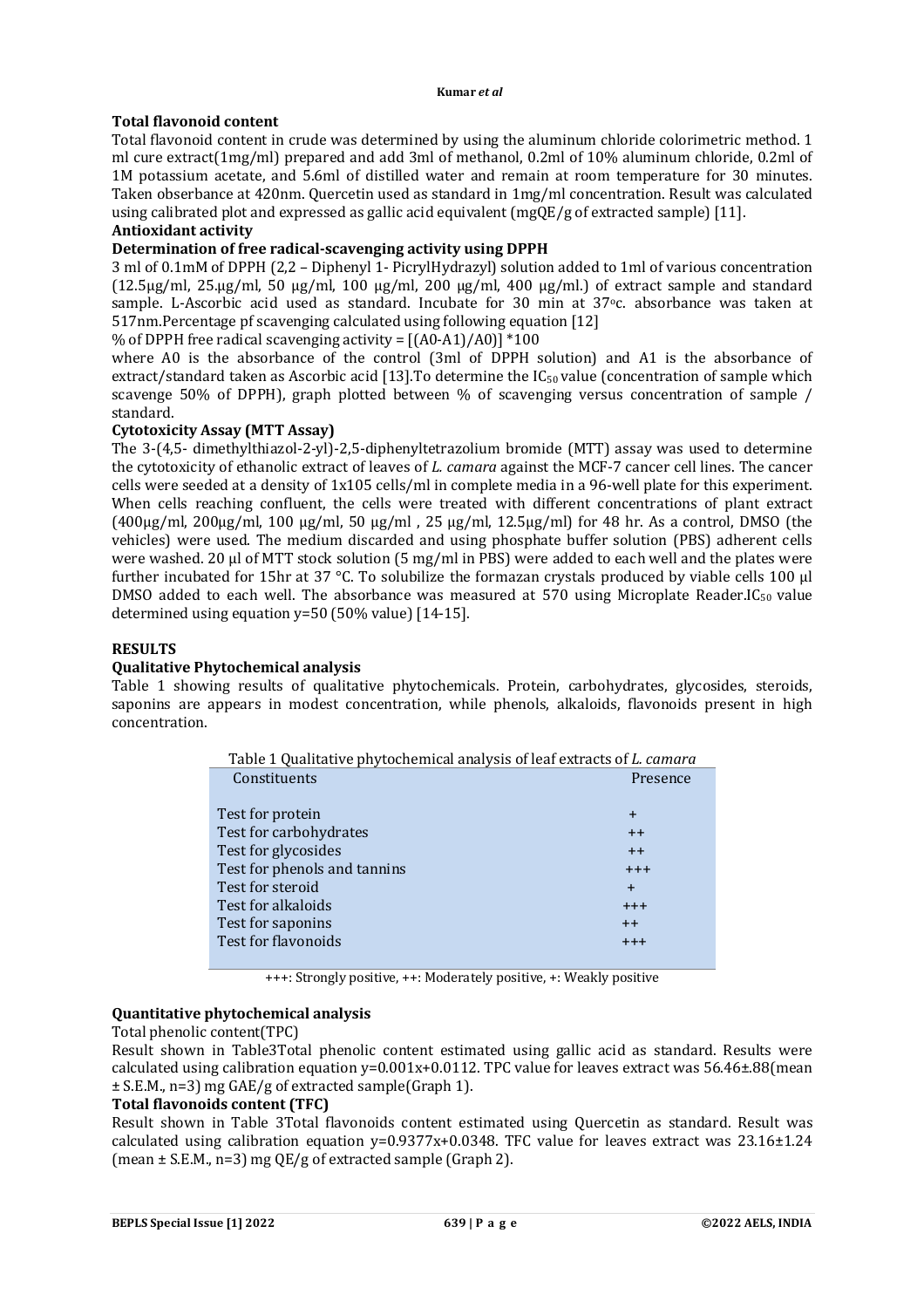



## **Determination of free radical-scavenging activity using DPPH**

Results were shown in Table 2 express Relative % of scavenging activity of Ascorbic acid and leaf extract of *Lantana camara*. IC<sub>50</sub> value calculated using equation y=0.2235x+20.605, where y=50 (50%value), (Graph 3). IC<sub>50</sub> value of scavenging was  $131.52 \mu$ g/ml(Table 3).



Table 3: Quantitative analysis, antioxidant activity and cytotoxicity assay of leaf extract of L.camara

| Plant extract        | TPC                                      |                                     | TFC.             |                    | DPPH assay              | MTT assay         |  |
|----------------------|------------------------------------------|-------------------------------------|------------------|--------------------|-------------------------|-------------------|--|
|                      | $(mg \angle E/g)$                        |                                     | (mg QE/g)        |                    | $IC_{50}$ ( $\mu$ g/ml) | $IC_{50}$ (µg/ml) |  |
| Ethanolic extract of |                                          | $56.46 \pm .88$                     | $23.16 \pm 1.24$ | 131.52             |                         | 317.85±10.70      |  |
|                      | leaves of L.camara                       |                                     |                  |                    |                         |                   |  |
|                      | Logarithm equation $y = 0.001x + 0.0112$ | $v=0.9377x+0.034$<br>$R^2 = 0.9958$ |                  | $v=0.2235x+20.605$ |                         | y=-0.0854x+77.027 |  |
|                      | $R^2 = 0.9914$                           |                                     |                  | $R^2 = 0.9513$     |                         | $R^2 = 0.8593$    |  |

Results are shown in Mean ± S.E.M. in triplicate.

## **Calculation of cell viability**

Results of dose dependent % of cell viability shown in Graph 4. IC<sub>50</sub> value calculate using using calibration plot was 317.85±10.70 μg/ml of extract(Table3). The result was expressed with mean ± S.E.M. (n=3).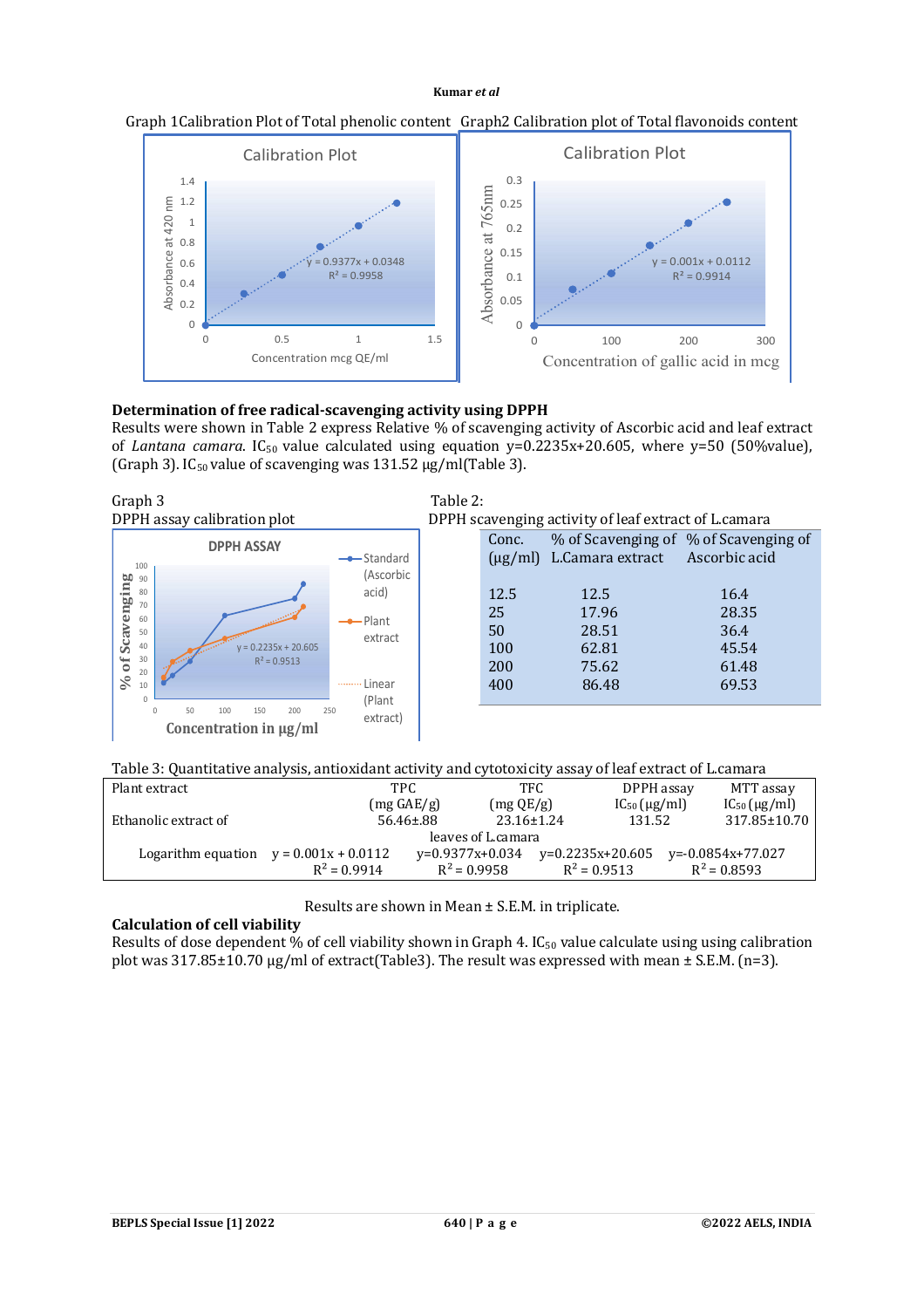

#### **DISCUSSION**

In this present study phytochemical constitutes were found in ethanolic extract of leaves of *L. camara* , was also reported previously [16-17].Phytochemicals have various pharmological effects on human body [18]. Saponins, are proved to anti-inflammatory, was present in modest concentration. Total phenolic content and total flavonoids content shows the correlation with the scavenging activity which was determined by DPPH assay[19]. DPPH scavenging activity was found in agreement with another study of *L. camara* [20].High scavenging or reducing activity of leaf extract of *L .camara* depends upon the high presence of polyphenolics compounds. Phospholipase A2 and ATPase are membrane bound enzyme these enzyme action inhibited by flavonoids; this may be a reason that flavenoids show antioxidant properties [21]. Extract shows high scavenging activity so this plant may useful for treating cell which damage by radicals [22]. Alkaloids was present in high concentration, alkaloids have cytotoxic effect [23].Free radicals play a major role in diseases related to liver, degenerative diseases and cancer because of deficiency of natural antioxidant defence [24-25].These observation suggest that *L. camara* may have medicinal use.

Leaf extract of *L. camara* shows significant cytotoxicity in dose dependent manner. Dose response curve clearly suggest that cytotoxicity effect on MCF-7 increases by increasing the concentration of leaf extract of *L. camara*, similar kind of finding shown by others . In various studies have been proven that leaf extract of *L. camara* has cytotoxicity effect on different type of cancer cell lines [26,27,28]. Cytotoxic activity of *L. camara* is due to the presence of camaraside and lantadene A, lantaden B and lantadene C. camaraside isolated from *L. camara* by Mehto *et al* [29]. Lantaden A, B and C identified in leaf extract of L.camara by liquid chromatography and mass spectrometry (LC-MS) by Shamsee *et al*, lantadene A and B induce apoptosis in MCF-7 cell. Lantadene A also responsible for arresting cell in G1 phase [30].

Leaf extract of *L. camara* shown good antioxidant activity and cytotoxicity and anti-cancerous activity. These effect due to various biological compound present in L. camara. Present study also support previous finding on *L. camara* which shows it can play a role in against cancer, however further study is required.

#### **CONFLICT OF INTEREST**

Authors have no conflict of interest.

#### **ACKNOWLEDGEMENT**

The author would like to thanks All India Institute of Medical Sciences, Bhopal and Agra College,Agraand M.K. Govt. degree college, Farrukhabad

#### **REFERENCES**

- 1. Ghisalberti, E. L. (2000). Lantana camara L.(verbenaceae). *Fitoterapia*, *71*(5), 467-486.
- 2. Phillipson, J. D., & Anderson, L. A. (1989). Ethnopharmacology and western medicine. *Journal of ethnopharmacology*, *25*(1), 61-72.
- 3. Garg, H. K., & Choudhary, A. (2011). Anticancer & Anti mutagenic Properties of Medicinal Plants. In *National Seminar On Emerging Trends In Biodiversity & Environmental Conservation* (Vol. 39).
- 4. Salem, M. M., El-Graf, I., Davidorf, F. H., & Abdel-Rahman, M. H. (2010). Antineoplastic Activity of Selected Group of Medicinal Plants Against Uveal Melanomas. *Investigative Ophthalmology & Visual Science*, *51*(13), 871-871.